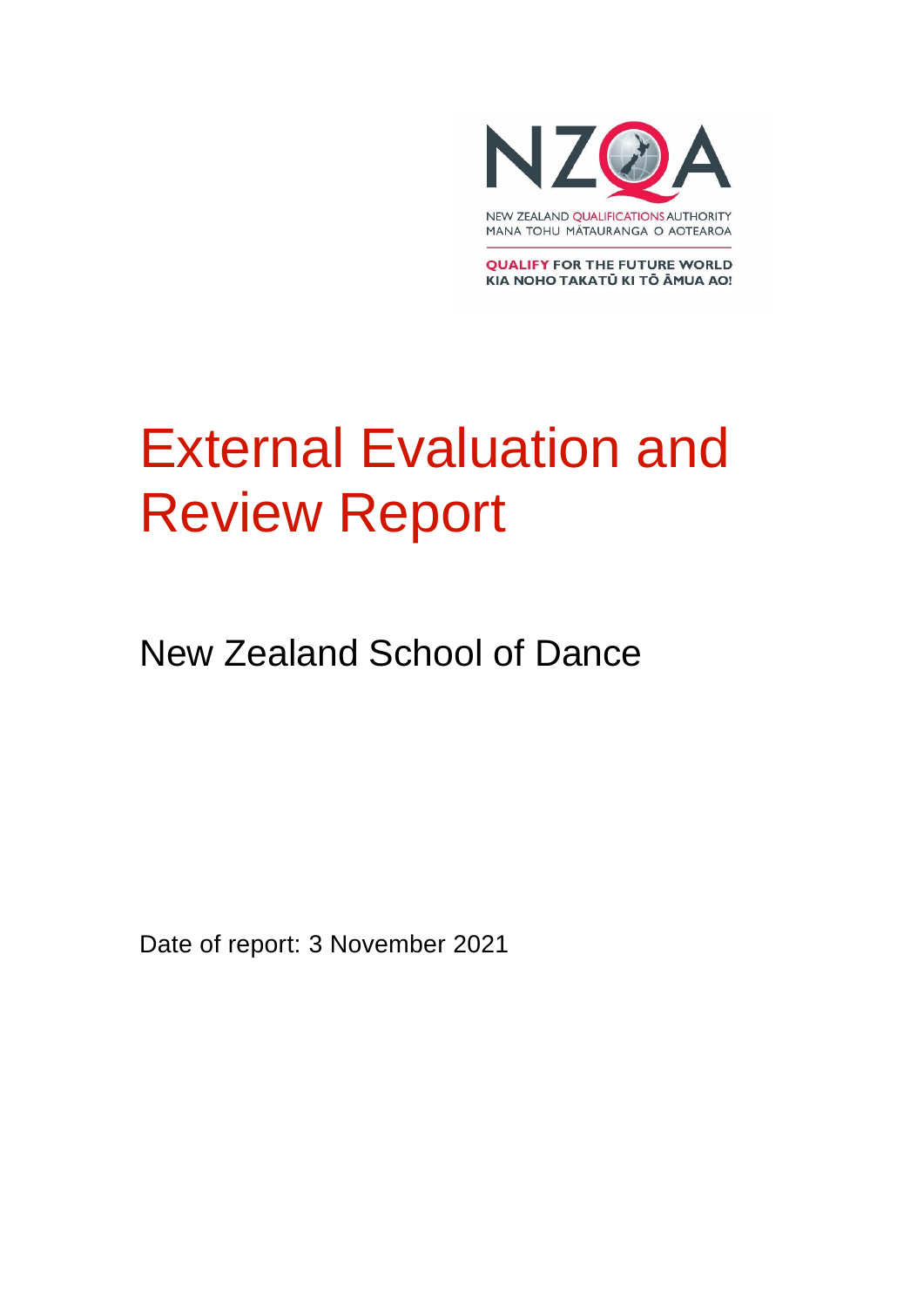### About New Zealand School of Dance

*The New Zealand School of Dance, located in Wellington, is one of the Southern Hemisphere's leading dance training institutions, preparing students for careers in professional classical ballet or contemporary dance. It is a registered charitable trust, funded by government and governed by a board of trustees.* 

| Type of organisation:                           | Private training establishment                                                                                                                                                        |
|-------------------------------------------------|---------------------------------------------------------------------------------------------------------------------------------------------------------------------------------------|
| Location:                                       | 11 Hutchison Street, Newtown, Wellington                                                                                                                                              |
| Code of Practice signatory:                     | Yes                                                                                                                                                                                   |
| Number of students (at the<br>time of the EER): | Domestic: 68 students, Māori 12 (17 per cent) and<br>Pasifika four (6 per cent)                                                                                                       |
|                                                 | International: two students                                                                                                                                                           |
| Number of staff:                                | Seven full-time and 20 part-time                                                                                                                                                      |
| TEO profile:                                    | <b>New Zealand School of Dance</b>                                                                                                                                                    |
| Last EER outcome:                               | At the last EER (2017), NZQA was Highly<br>Confident in New Zealand School of Dance's<br>educational performance and Highly Confident in<br>its capability in self-assessment.        |
| Scope of evaluation:                            | New Zealand Diploma in Dance (Level 6) Ref:<br>3426-1, Programme ID:125456                                                                                                            |
|                                                 | New Zealand School of Dance Certificate in<br>Dance Performance (Level 6) (this qualification<br>is scheduled to be retired at the end of 2021)<br>Ref: PC9736-1, Programme ID:109481 |
|                                                 | New Zealand School of Dance Diploma in<br>Dance Performance (Level 7) Ref: PC9737-1,<br>Programme ID:109482                                                                           |
| MoE number:                                     | 8503                                                                                                                                                                                  |
| NZQA reference:                                 | C45347                                                                                                                                                                                |
| Dates of EER visit:                             | 17 and 20 August $20211$                                                                                                                                                              |

<sup>&</sup>lt;sup>1</sup> The EER was disrupted by the most recent pandemic lockdown. NZQA would like to acknowledge NZSD and stakeholders for their willingness to continue with the EER process despite the lockdown.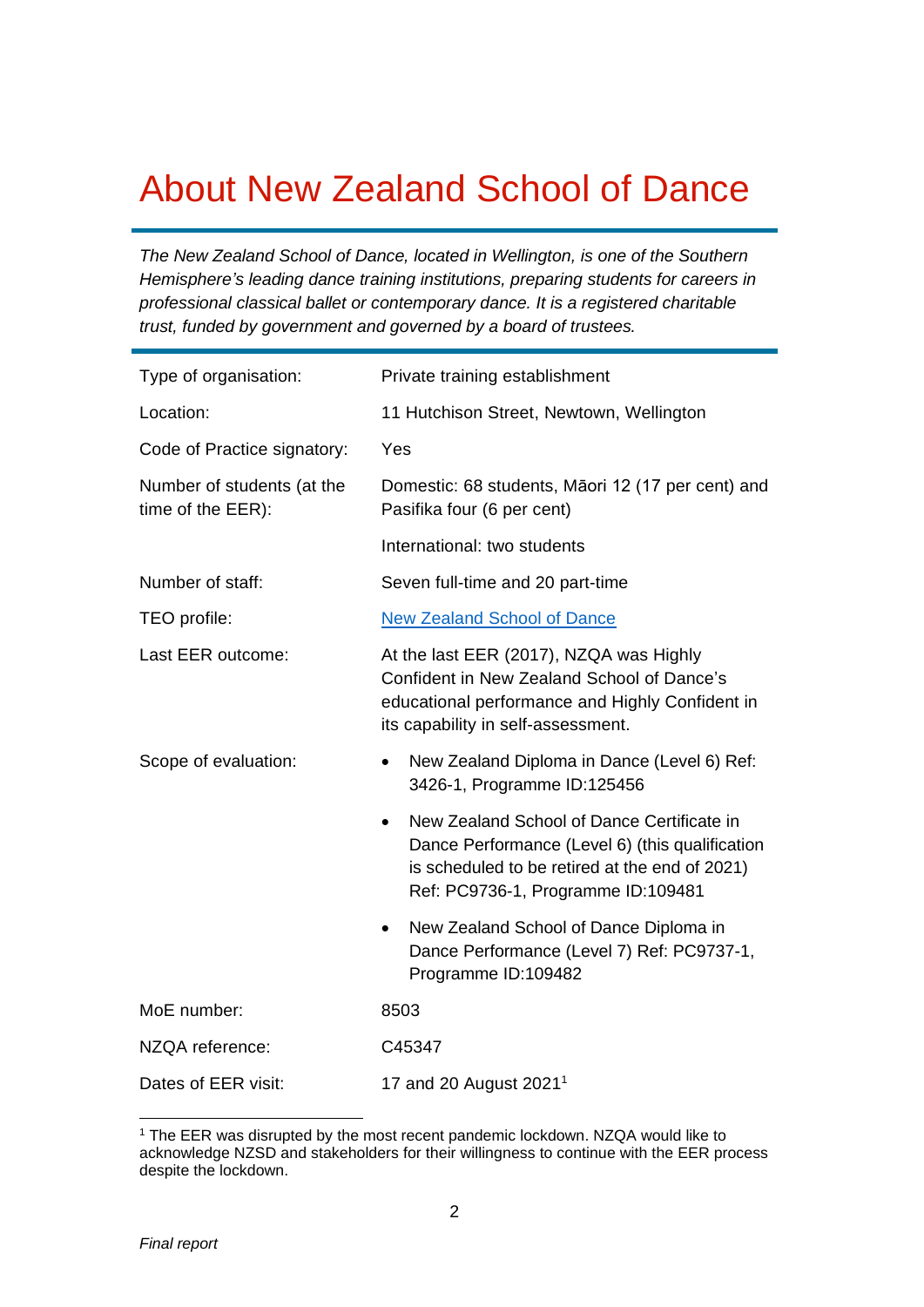### Summary of Results

*The New Zealand School of Dance (NZSD) is providing high value for the students and the dance community of New Zealand and overseas. Students are skilled and versatile dancers who are readily gaining employment and/or establishing dance and other related careers upon completion of the programme. Self-assessment practices are effectively identifying and reviewing most areas, with findings used to improve valued outcomes, programmes and student support.* 

> • Overall, achievement is high and validated through robust moderation processes.

**Highly Confident in educational performance**

**Highly Confident in capability in selfassessment**

- Since the last EER, NZSD has continued to meet or exceed most of its Tertiary Education Commission (TEC) performance targets. The TEC accepts that the targets not met in 2020 were due to external factors, such as the impact of Covid-19 (see Appendix 1).
- Performance standards are aligned with dance profession expectations through regular input into programme design and content, and tutoring and assessment provided by local and international dancers and choreographers.
- Students and the dance community highly value the outcomes. Graduates readily gain relevant employment and/or are establishing their dance careers.
- Programmes and the studio-based training are well designed and delivered in purpose-built facilities, developing student attributes that meet industry needs while extending the boundaries of the art form.
- Exposing students to a range of cultural values and perspectives within Aotearoa New Zealand is in its early stages and requires further development.
- Students are well supported, having their academic, physical and mental wellbeing needs met. Physical conditioning and a proactive approach to injury prevention and management has had a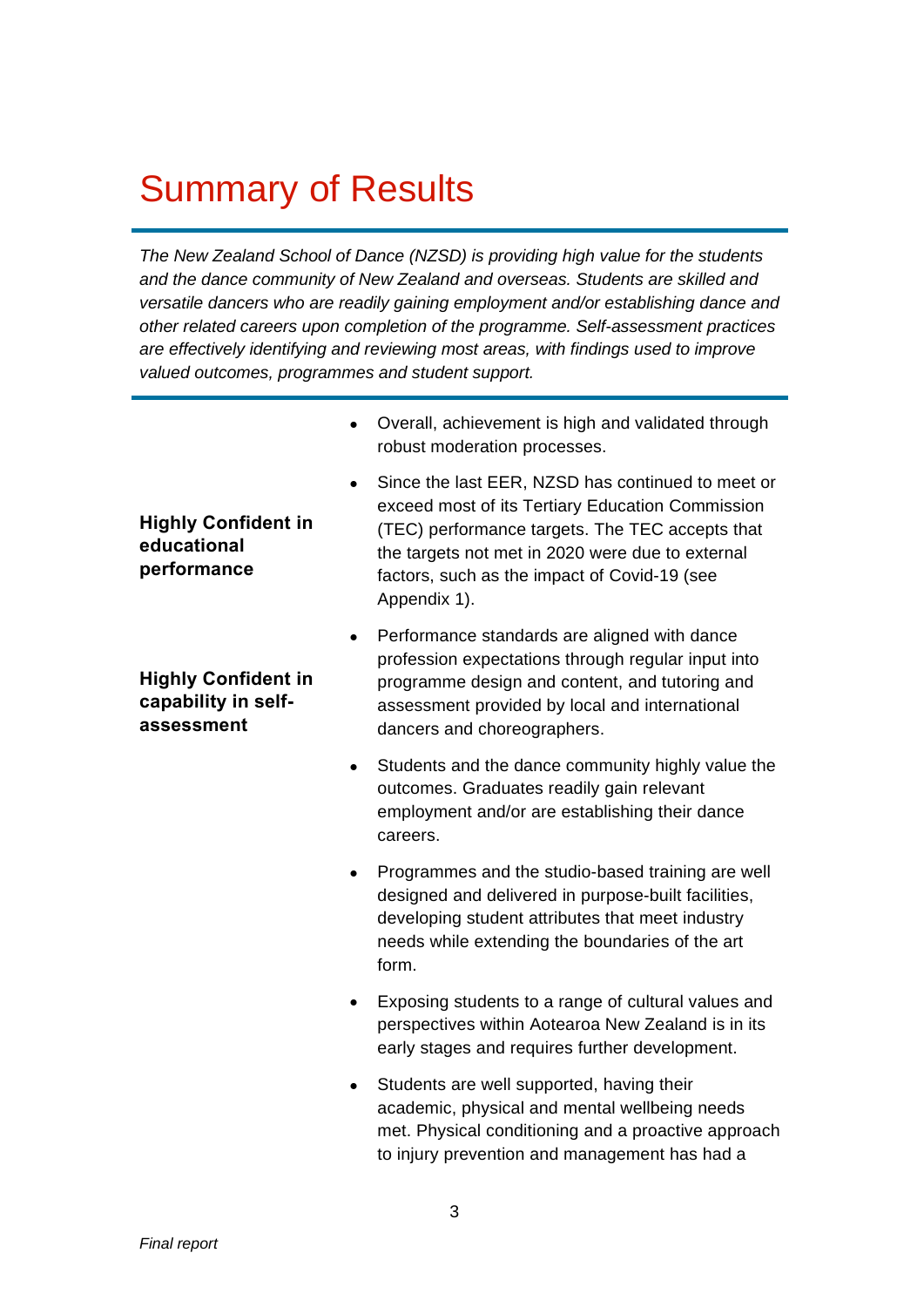positive impact on students' dance performance, and has reduced withdrawals.

- Strong leadership and a clear direction is provided by an active, well-informed and connected board of trustees and a management team. Staff feel valued and supported by the open and approachable culture of the organisation.
- Key accountabilities are managed well by the business manager, with good oversight by the board of trustees.
- Self-assessment is of high quality in relation to achievement and design and delivery of programmes. There are opportunities to enhance student and staff communication, including closing the loop on feedback.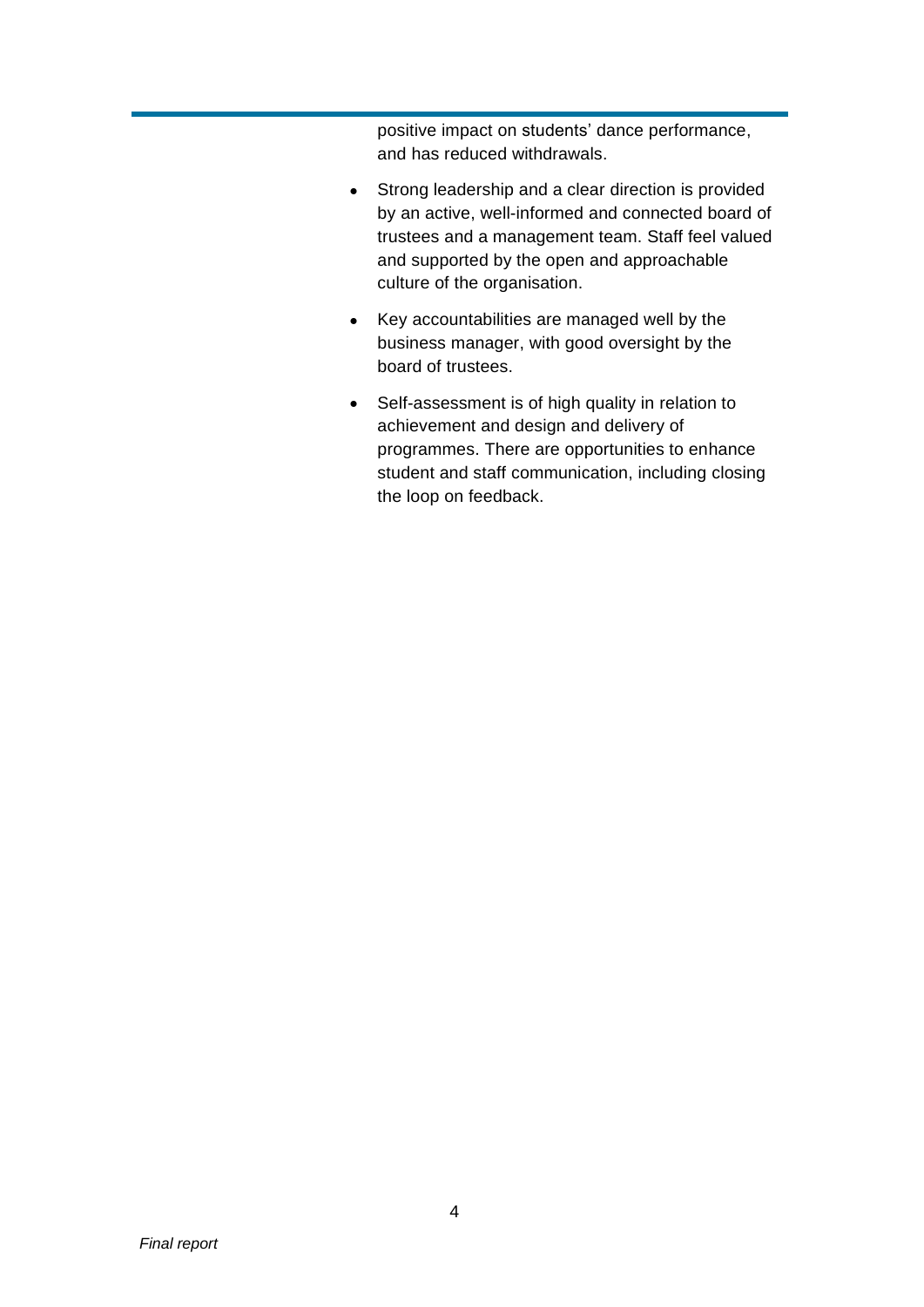## Key evaluation question findings<sup>2</sup>

| <b>Excellent</b><br>Achievement rates are high. Data <sup>3</sup> for the four-year period                                                                                                                                                                                                                                                                                                                                                                                                      |
|-------------------------------------------------------------------------------------------------------------------------------------------------------------------------------------------------------------------------------------------------------------------------------------------------------------------------------------------------------------------------------------------------------------------------------------------------------------------------------------------------|
|                                                                                                                                                                                                                                                                                                                                                                                                                                                                                                 |
| 2017-20 shows that 124 of 147 students (84 per cent)<br>completed the level 6 certificate, with 95 (77 per cent)<br>progressing to the level 7 diploma and 77 (87.5 per cent) of<br>these graduating. This final year of study enhances the<br>students' employment opportunities and advances their<br>performance skills. Ten students withdrew due to injury or the<br>impact of Covid, excluding international students, who were<br>unable to return once the borders closed. <sup>4</sup> |
| Progression from the level 6 programme to the level 7 diploma<br>is high, with 95 of the 124 students between 2017 and 2020<br>continuing with NZSD for their third year of training, and<br>exceeding the TEC target (see Appendix 1).                                                                                                                                                                                                                                                         |
| Māori and Pasifika achievement rates are also high. <sup>5</sup> Fourteen<br>of the 15 Māori/Pasifika students graduated at end of the level<br>6 certificate, with the student who failed re-enrolling in 2021 to<br>repeat the second year. Twelve enrolled in the level 7 diploma,<br>10 had graduated, with two continuing their studies at the time<br>of this EER.                                                                                                                        |
| Since the last EER, NZSD has continued to meet or exceed its<br>funding targets set by the TEC. In 2020, despite the teaching<br>and learning challenges Covid-19 generated, most targets<br>were exceeded (refer to Appendix 1).<br>Robust moderation exercises and assessment panels - with                                                                                                                                                                                                   |
|                                                                                                                                                                                                                                                                                                                                                                                                                                                                                                 |

#### 1.1 How well do students achieve?

<sup>&</sup>lt;sup>2</sup> The findings in this report are derived using a standard process and are based on a targeted sample of the organisation's activities.

<sup>3</sup> Data provided by NZSD for 2017-20.

<sup>4</sup> With border closures, only the second and third-year Australian students were able to return and resume their studies as they were deemed 'ordinarily resident' in New Zealand.

<sup>5</sup> Māori and Pasifika data is grouped together, and therefore not able to be reported separately.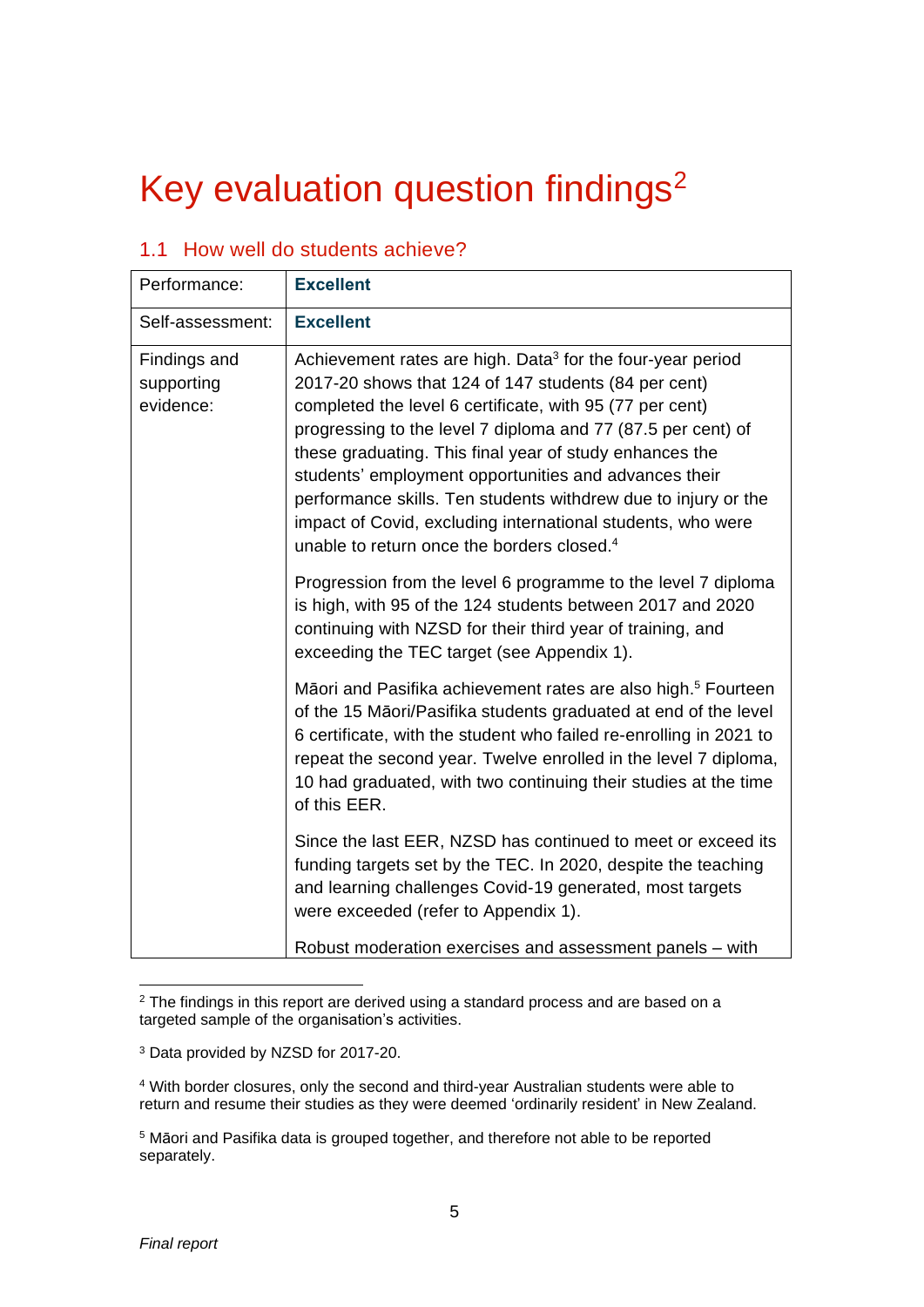|             | input from external dance professionals - validates student<br>achievement. These high levels of achievement are also<br>supported by the dance community's regular tutoring and<br>confirmation that dance performance standards are maintained<br>and aligned with expectations.                                                                                                                                                                                 |
|-------------|--------------------------------------------------------------------------------------------------------------------------------------------------------------------------------------------------------------------------------------------------------------------------------------------------------------------------------------------------------------------------------------------------------------------------------------------------------------------|
|             | Students interviewed reported that the training is holistic. Not<br>only does it equip them with technical dance competencies, it<br>also gives them a range of knowledge in areas such as<br>nutrition, anatomy, psychology, music and cultural studies.<br>Their leadership and ability to work in teams are developed<br>through dance performance, and prepares them well for their<br>future careers.                                                         |
|             | NZSD's understanding of student participation and<br>achievement data is strong. Data is being used effectively to<br>plan improvements, for example the board of trustees and<br>management are implementing a range of strategies to<br>increase Pasifika participation. Data is also used to plan for the<br>impacts of changes on cohort sizes, for example modelling<br>how to ensure students are able to complete partnering and<br>pas de deux techniques. |
|             | Separating the Māori and Pasifika data for reporting purposes<br>is recommended.                                                                                                                                                                                                                                                                                                                                                                                   |
| Conclusion: | NZSD achievement rates are high, and meet or exceed TEC<br>targets, and are validated through robust moderation<br>processes. Data is well understood and effectively used for<br>making improvements. Separating out Māori and Pasifika data<br>would enable analysis of achievement for these priority groups.                                                                                                                                                   |

#### 1.2 What is the value of the outcomes for key stakeholders, including students?

| Performance:                            | <b>Excellent</b>                                                                                                                                                                                                                                                                                                                                                                                                                  |
|-----------------------------------------|-----------------------------------------------------------------------------------------------------------------------------------------------------------------------------------------------------------------------------------------------------------------------------------------------------------------------------------------------------------------------------------------------------------------------------------|
| Self-assessment:                        | <b>Excellent</b>                                                                                                                                                                                                                                                                                                                                                                                                                  |
| Findings and<br>supporting<br>evidence: | Employment outcomes are strong, with 62 (81 per cent) of the<br>graduates from the level 7 diploma between 2017 and 2020<br>employed in the dance industry, five (6 per cent) involved in<br>project-based work, and seven (9 per cent) continuing in further<br>education. These outcomes exceed the target set by the TEC<br>(see Appendix 1) and demonstrate high value for the New<br>Zealand and overseas dance communities. |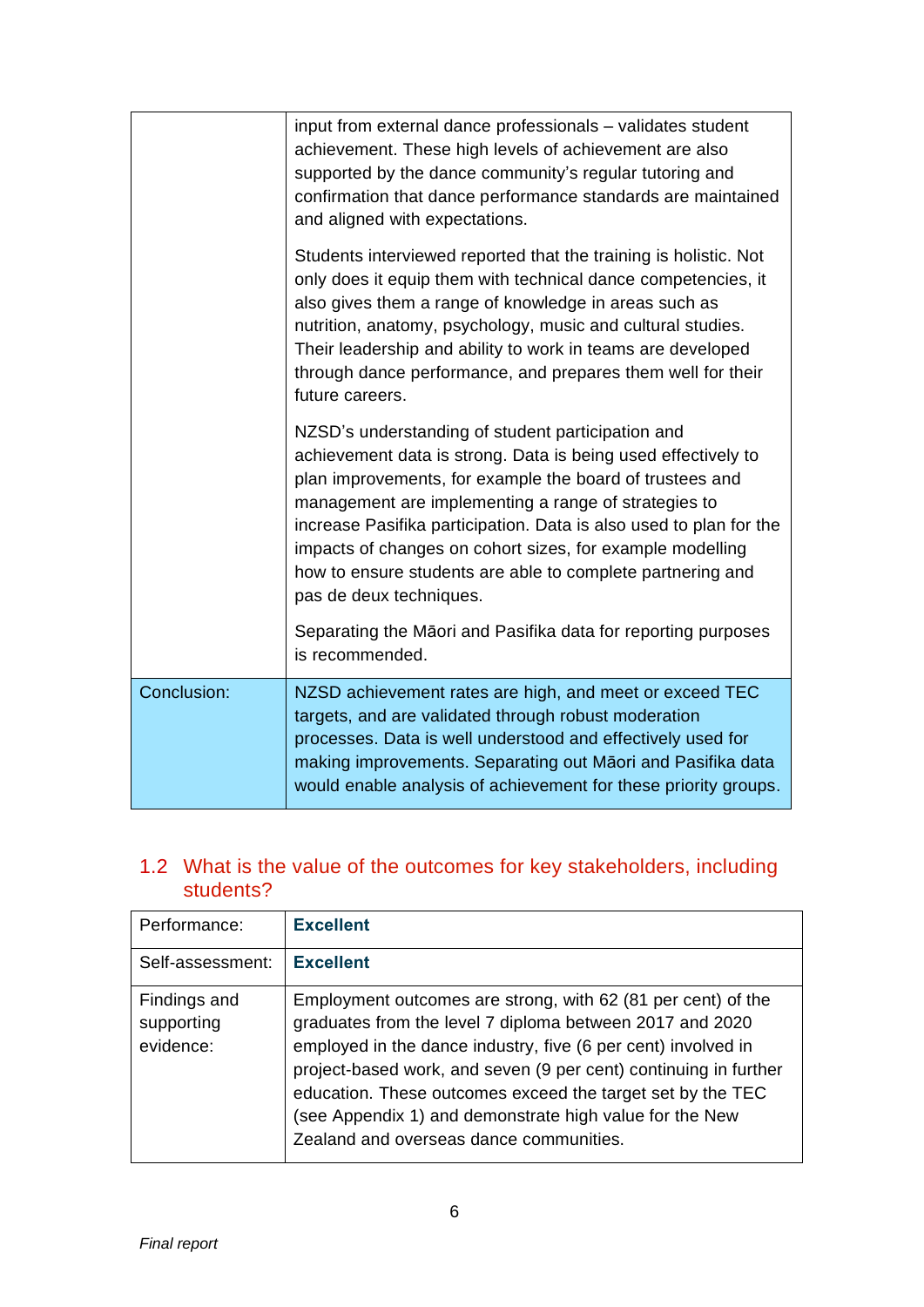| managed and staffed by graduates. These connections and<br>close relationships add value through ensuring standards and<br>expectations are aligned, and that students have access to<br>industry practitioners and scholarships and are provided with<br>opportunities to support performances.<br>NZSD graduates continue to contribute and add value to the<br>dance community, beyond their dance careers, in roles such as<br>choreographers, company management, and related professions<br>such as physiotherapy. |
|--------------------------------------------------------------------------------------------------------------------------------------------------------------------------------------------------------------------------------------------------------------------------------------------------------------------------------------------------------------------------------------------------------------------------------------------------------------------------------------------------------------------------|
| NZSD has a special position within the New Zealand dance<br>community, being the only classical ballet training provider at<br>tertiary level, and has a strong reputation among the<br>contemporary dance community, with many companies                                                                                                                                                                                                                                                                                |
| Covid-19 had some impact on students' access to international<br>employment opportunities at the end of 2020, due to border<br>closures and the cancellation of auditions. Government's funding<br>boost to the arts provided some new openings that assisted<br>graduates to find dance roles upon graduation in New Zealand,<br>as opposed to achieving their goals of commencing their careers<br>with international dance companies.                                                                                 |
| The internship/secondment built into the programme provides<br>value to both the students and dance companies. Students have<br>opportunities to present their performance skills to potential<br>employers, and employers have time to assess these and the<br>students' fit with their business. This has frequently led to offers<br>of employment.                                                                                                                                                                   |
| Māori and Pasifika employment outcomes are on par with other<br>students, with 12 of 14 progressing to the third year, and one<br>going directly into the dance industry. Eleven of the graduates<br>from the diploma went into relevant employment, and one<br>continued with further study.                                                                                                                                                                                                                            |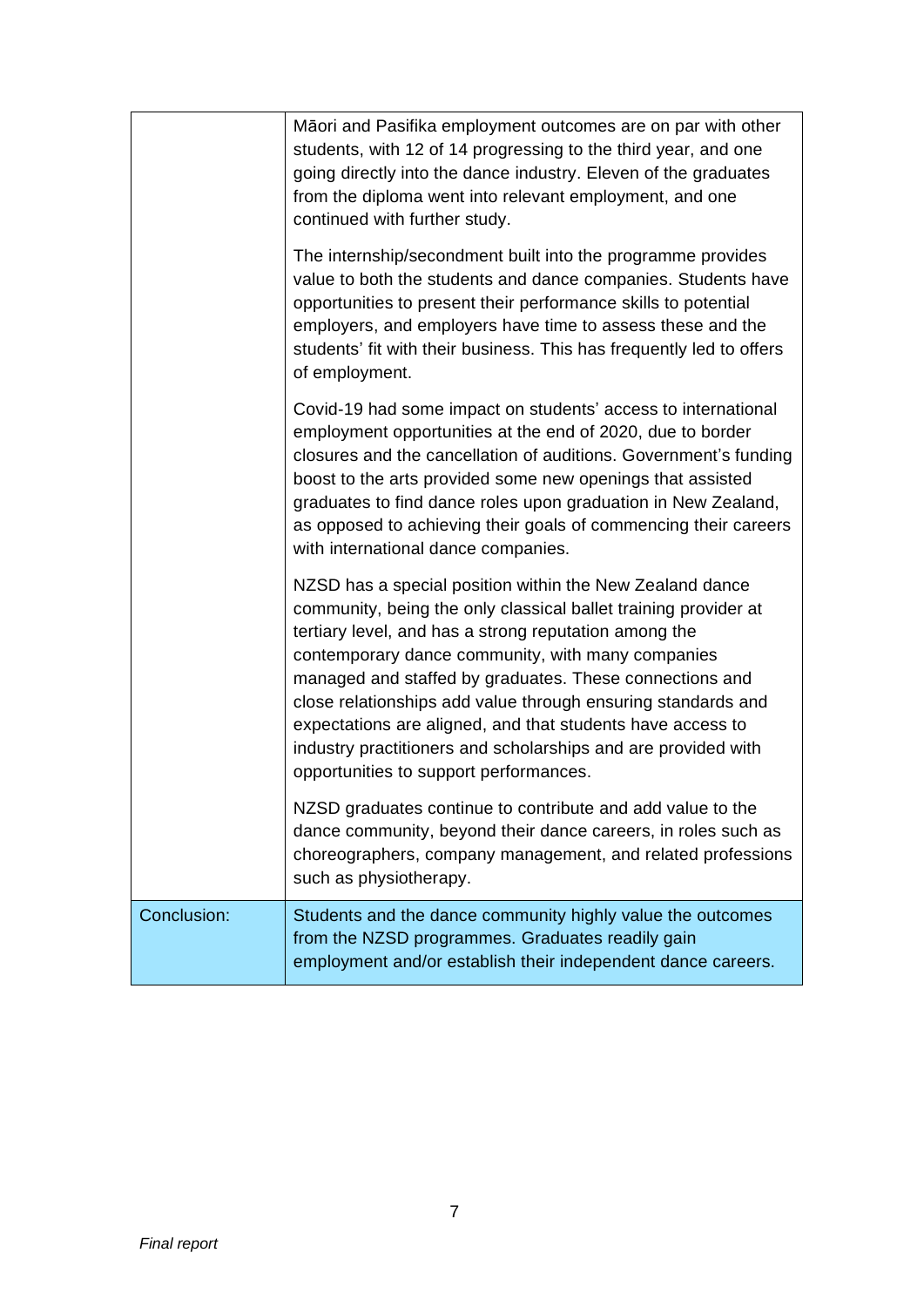1.3 How well do programme design and delivery, including learning and assessment activities, match the needs of students and other relevant stakeholders?

| Performance:                            | <b>Excellent</b>                                                                                                                                                                                                                                                                                                                                                                                                                                                                                                                                                                                                                                                                                                                                                                                          |
|-----------------------------------------|-----------------------------------------------------------------------------------------------------------------------------------------------------------------------------------------------------------------------------------------------------------------------------------------------------------------------------------------------------------------------------------------------------------------------------------------------------------------------------------------------------------------------------------------------------------------------------------------------------------------------------------------------------------------------------------------------------------------------------------------------------------------------------------------------------------|
| Self-assessment:                        | <b>Excellent</b>                                                                                                                                                                                                                                                                                                                                                                                                                                                                                                                                                                                                                                                                                                                                                                                          |
| Findings and<br>supporting<br>evidence: | The NZSD professional advisory panel, with strong industry and<br>student representation, meets annually to advise the board of<br>trustees and management on trends and insights from the dance<br>industry and any implications from those for the school and its<br>programmes. The minutes from the August 2020 meeting note<br>trends such as the impact of Covid-19 on the arts/dance<br>industry, and the continuing shift towards portfolio careers. <sup>6</sup> This<br>information complements that provided by tutors, visiting<br>dancers, moderators and partners to ensure the school is kept<br>current and programmes are well matched to the needs to<br>students and stakeholders.                                                                                                     |
|                                         | A comprehensive review of the school's local level 6 certificate<br>programme, including input from industry practitioners and the<br>advisory panel, has resulted in the newly designed and<br>approved level 6 programme, which leads to the new New<br>Zealand Diploma in Dance. This programme is being<br>successfully delivered to the first-year cohort in 2021, with the<br>content providing students with a broader range of skills,<br>designed to prepare them for managing their own professional<br>practice, professional development and industry knowledge to<br>foster employment, such as portfolio careers. Development of<br>assessments and resources for the second year is currently<br>underway, informed by the first-year implementation, and will be<br>rolled out next year. |
|                                         | The programmes are well structured, provide a balance between<br>performance and academic learning, and are supported by<br>comprehensively documented programme regulations. The<br>studio-based training is delivered in purpose-built facilities that<br>meet industry standards. Well-resourced exercise rooms provide<br>space for physical conditioning and fitness, with the social                                                                                                                                                                                                                                                                                                                                                                                                                |

 $6$  A portfolio career involves other activity, such as teaching and/or chorography, in addition to performing. A freelance career involves performing for multiple employers/projects. NZSD Professional Advisory Panel Minutes August 2020.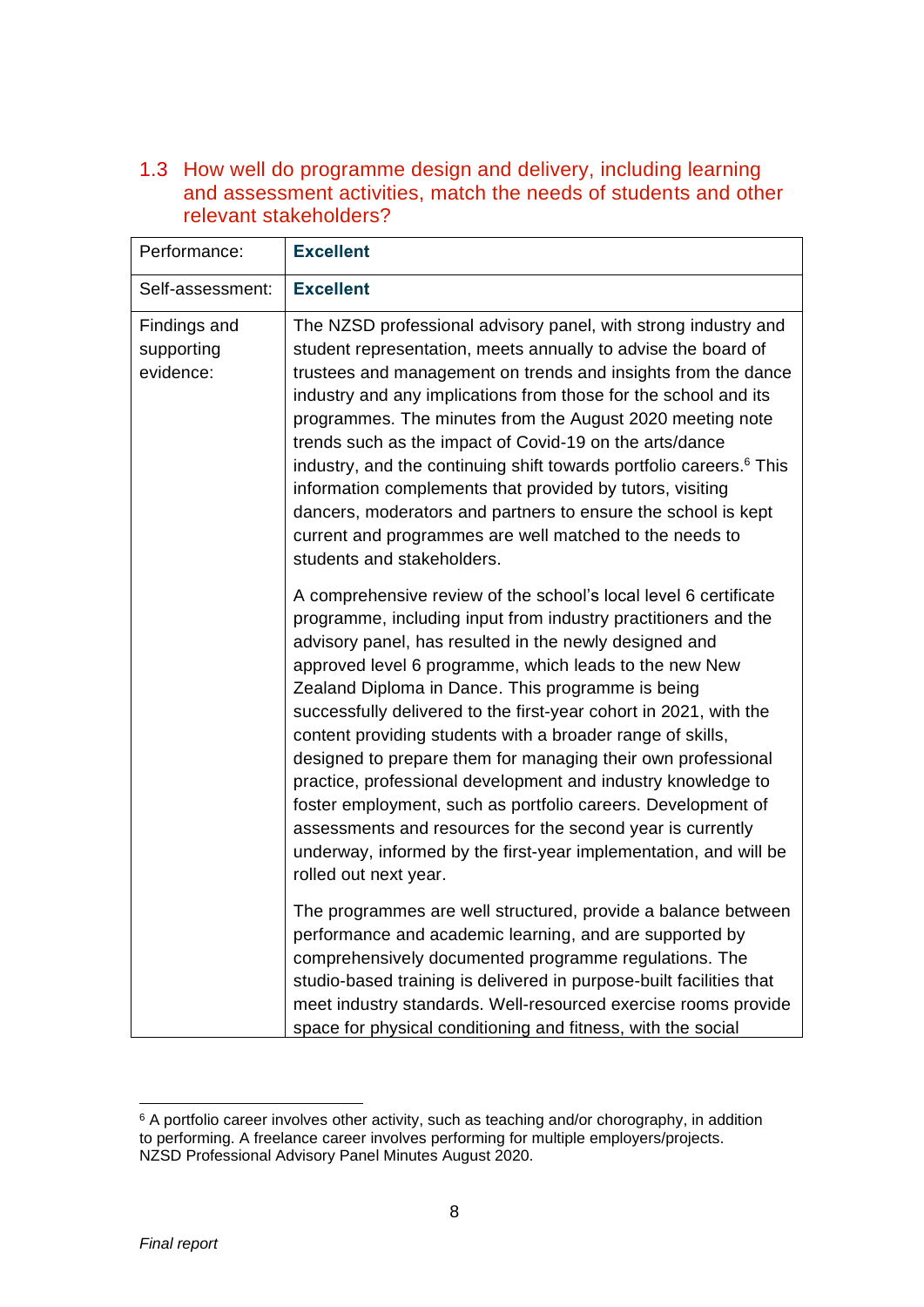|             | spaces and library resources being shared with the drama<br>school. <sup>7</sup>                                                                                                                                                                                                                                                                                                                                                                                                                                                                                                    |
|-------------|-------------------------------------------------------------------------------------------------------------------------------------------------------------------------------------------------------------------------------------------------------------------------------------------------------------------------------------------------------------------------------------------------------------------------------------------------------------------------------------------------------------------------------------------------------------------------------------|
|             | Guest teachers support the school's tutors, providing workshops<br>in dance technique and choreography. Assessment panels,<br>teacher observations with formal feedback and mentoring,<br>moderation exercises between streams, and professional<br>development activities contribute to the quality of tutoring and<br>instruction and the consistency of assessment. Performance<br>feedback is provided to students in group sessions and on a<br>one-to-one basis at appropriate opportunities, for example<br>during barre time in the ballet studios.                         |
|             | Students interviewed by the evaluators praised their tutors' skills<br>and experience, the facilities, the programmes and delivery. A<br>small group of third-year contemporary dance students<br>advocated for greater exposure to cultural values and the<br>perspectives of Aotearoa New Zealand. The board of trustees<br>and management are aware of these voices and, alongside the<br>current cultural activities and part-time Māori advisor, have<br>engaged a cultural consultant to support the further embedding<br>of cultural knowledge and practices where relevant. |
| Conclusion: | Programmes and the studio-based training are well designed<br>and delivered in purpose-built facilities, developing student<br>attributes that meet industry needs while extending the<br>boundaries of the art form.                                                                                                                                                                                                                                                                                                                                                               |

#### 1.4 How effectively are students supported and involved in their learning?

| Performance:                            | Good                                                                                                                                                                                                                                                                                                                                               |
|-----------------------------------------|----------------------------------------------------------------------------------------------------------------------------------------------------------------------------------------------------------------------------------------------------------------------------------------------------------------------------------------------------|
| Self-assessment:                        | Good                                                                                                                                                                                                                                                                                                                                               |
| Findings and<br>supporting<br>evidence: | NZSD has robust selection processes, including auditions that<br>confirm alignment of student goals with the programme and<br>assess their capabilities to succeed in either the classical ballet<br>or contemporary dance stream. Audition day <sup>8</sup> presentations and<br>information sessions for students and their parents ensures they |

**<sup>7</sup>** NZSD shares the purpose-built performance arts facility Te Whaea: National Dance and Dance Centre with Toi Whakaari New Zealand Drama School. The two schools operate independently but collaborate in a number of ways.

<sup>8</sup> NZSD NZ Audition Day 2020 – Accommodation Options and Student Support at NZSD Power point presentation and agenda.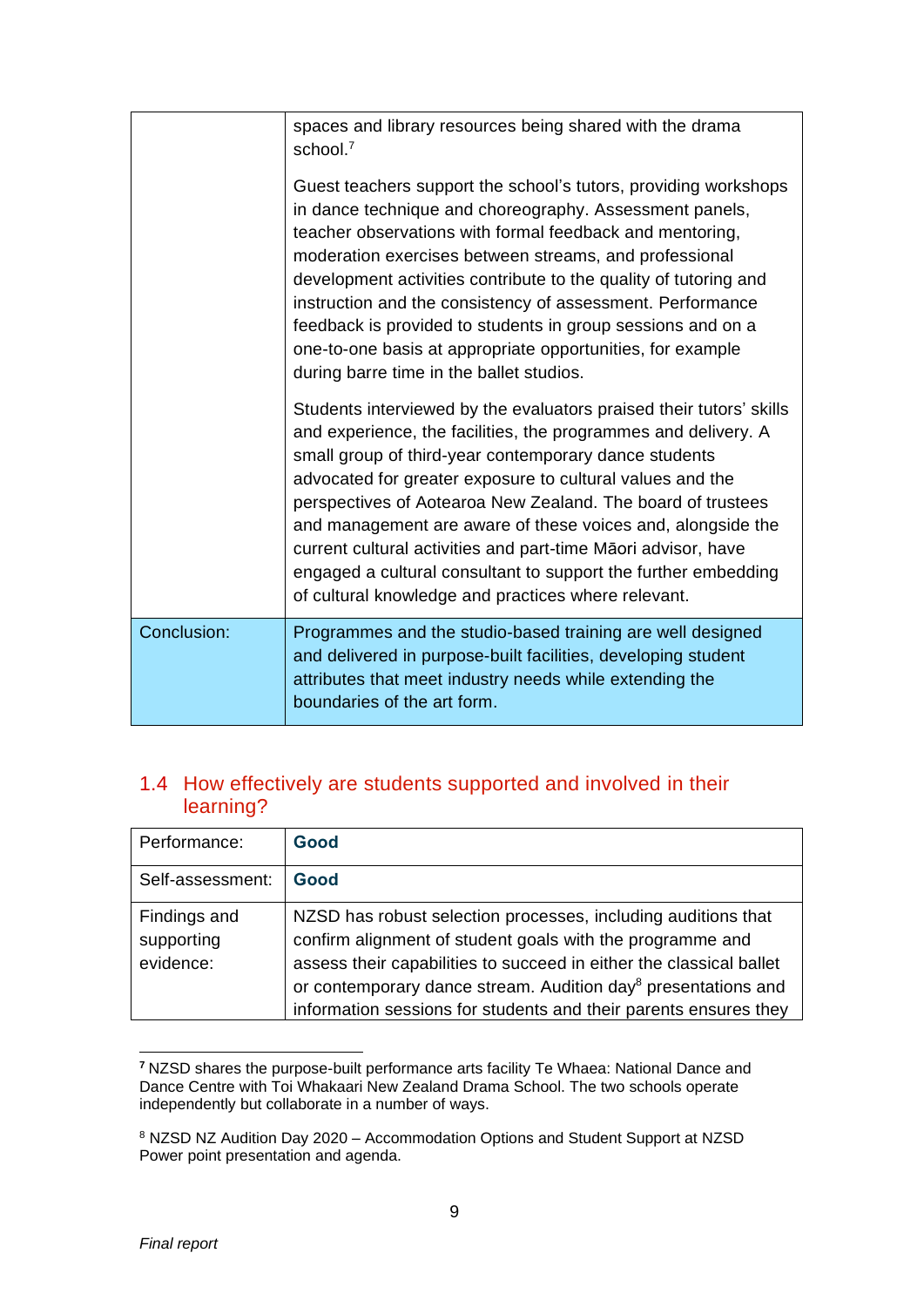| are well informed and understand NZSD's expectations and the<br>demands of the programme they are committing to.                                                                                                                                                                                                                                                                                                                                                                                                                                                                                                                                    |
|-----------------------------------------------------------------------------------------------------------------------------------------------------------------------------------------------------------------------------------------------------------------------------------------------------------------------------------------------------------------------------------------------------------------------------------------------------------------------------------------------------------------------------------------------------------------------------------------------------------------------------------------------------|
| NZSD has introduced a number of initiatives that are purposely<br>designed to help the students settle into their new environs and<br>the rigours of the dance programme: an orientation programme,<br>wellness group sessions - including topics such homesickness,<br>stress management, work/life balance, routines - and<br>workshops on healthy relationships <sup>9</sup> , drugs and alcohol <sup>10</sup> , and<br>recovery techniques. International students are also provided<br>with a city tour, advice on shopping, setting up their technology<br>and bank accounts, and are able to access English language<br>courses as required. |
| Students' wellbeing is very important to management and staff,<br>as they believe that 'if students' minds and bodies aren't well,<br>then they won't be dancing well'. The school provides a<br>comprehensive range of support services, including an on-site<br>student support manager, access to the nearby university health<br>service, and performance psychologist sessions. Attendance is<br>monitored closely. Weekly sessions, built into the curriculum,<br>focus on what is needed to fuel minds and spirits, develop self-<br>reflective and communication skills, and build resilience.                                              |
| The recent introduction of a web-based human performance<br>platform with a customised wellness questionnaire, mapping and<br>recording health data and physical conditions, is proving a<br>valuable tool and assisting with the reduction of long-term<br>injuries. Students can monitor their wellness and physical<br>progress, and staff use this information to plan and manage<br>dance practice and provide appropriate treatments and<br>interventions.                                                                                                                                                                                    |
| During the Covid-19 lockdown the majority of students returned<br>to their homes, with tutors providing online learning and practice<br>routines. Students generally coped with this change in delivery<br>style, although some were challenged by the limited space<br>available and trying to maintain meaningful physical practice and<br>their passion for dancing. Several international students elected<br>to stay in New Zealand rather than return home, and appropriate<br>pastoral support was provided to those students.                                                                                                               |

<sup>9</sup> ACC-funded programme Mates and Dates – usually offered to year 12 and 13 students in New Zealand schools.

<sup>&</sup>lt;sup>10</sup> Drugs and alcohol programme facilitated by a trained drugs and alcohol educator, using the reduction model.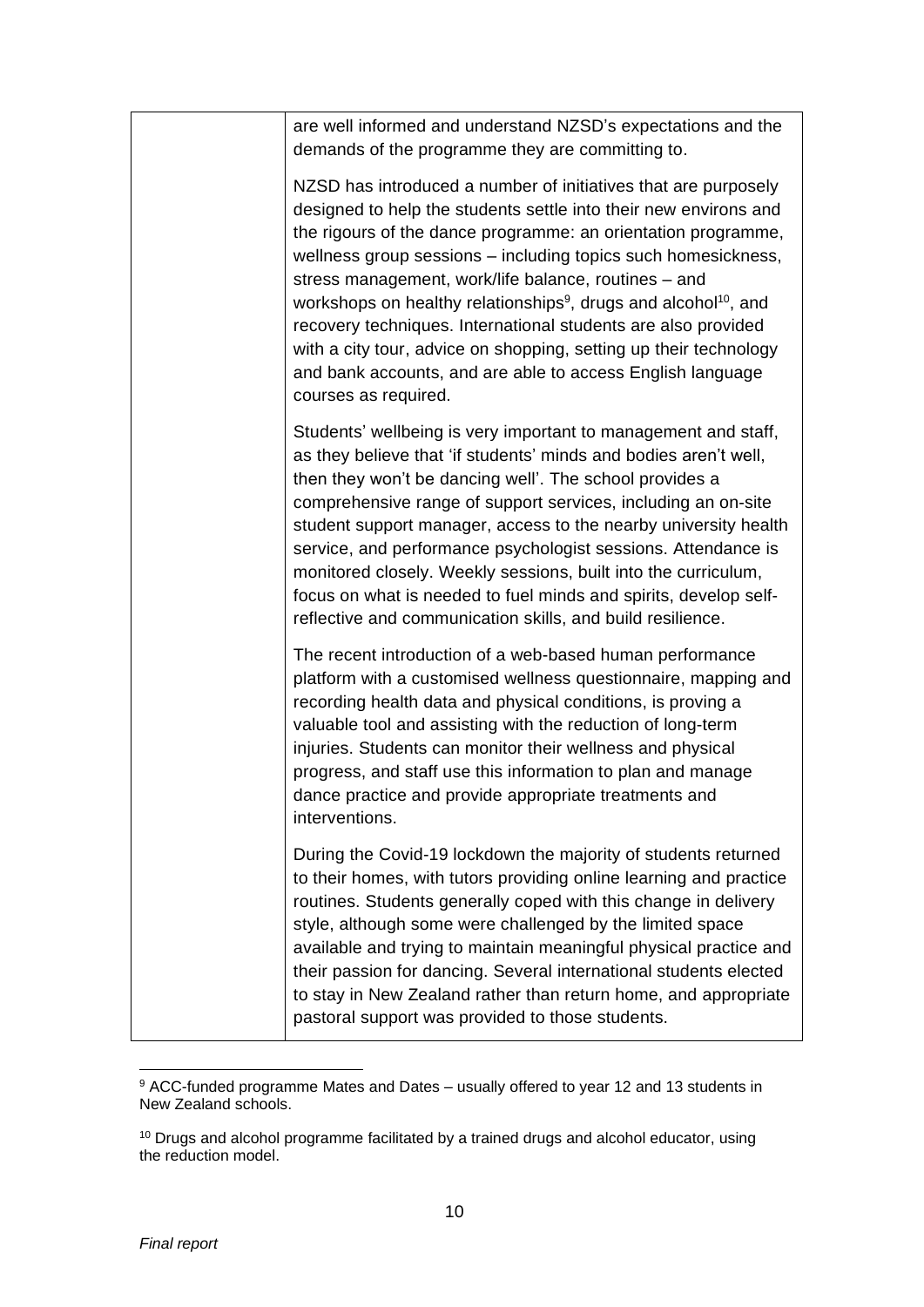|             | Weekly staff meetings provide a forum for tutors and support<br>staff to share and monitor student progress. School weekly<br>assemblies are the avenue for updates and information, while<br>less frequent longer assemblies are structured for open dialogue<br>and feedback on relevant topics, with the outcomes recorded. |
|-------------|--------------------------------------------------------------------------------------------------------------------------------------------------------------------------------------------------------------------------------------------------------------------------------------------------------------------------------|
|             | Student feedback on the openness and effectiveness of<br>communication was variable. Management was aware of these<br>concerns and had begun a dialogue with students at the time of<br>the evaluation.                                                                                                                        |
| Conclusion: | Students are well supported, having their academic, physical<br>and mental wellbeing needs met. There are opportunities to<br>enhance communications and respond to feedback, with and<br>from the student body.                                                                                                               |

#### 1.5 How effective are governance and management in supporting educational achievement?

| Performance:                            | <b>Excellent</b>                                                                                                                                                                                                                                                                                                                                                                                                                                                                                                                                                                                                                                                                                                                                                                                                                                                                                                                                                                                                                                                                                                                                                                         |
|-----------------------------------------|------------------------------------------------------------------------------------------------------------------------------------------------------------------------------------------------------------------------------------------------------------------------------------------------------------------------------------------------------------------------------------------------------------------------------------------------------------------------------------------------------------------------------------------------------------------------------------------------------------------------------------------------------------------------------------------------------------------------------------------------------------------------------------------------------------------------------------------------------------------------------------------------------------------------------------------------------------------------------------------------------------------------------------------------------------------------------------------------------------------------------------------------------------------------------------------|
| Self-assessment:                        | <b>Excellent</b>                                                                                                                                                                                                                                                                                                                                                                                                                                                                                                                                                                                                                                                                                                                                                                                                                                                                                                                                                                                                                                                                                                                                                                         |
| Findings and<br>supporting<br>evidence: | NZSD is effectively governed by an experienced, active and well-<br>informed board of trustees. Senior management and the student<br>representative report to the board at quarterly meetings, and<br>participate in the development and refresh of the strategy. <sup>11</sup> The<br>board's vision of 'shaping the next generation of dancers as<br>industry leaders', is being achieved and is evidenced in several<br>ways. These include the delivery of quality programmes<br>producing high-performing and successful dance graduate<br>partnerships – such as with the Royal New Zealand Ballet; close<br>connections with the contemporary dance community in New<br>Zealand and overseas; and through the investment made in the<br>school's capability, including staffing and facilities, which creates<br>a positive educational environment.<br>The long-standing chief executive's connections with the<br>international dance industry add significant value to NZSD. Prior<br>to the border closures, the school benefited from regular visits<br>from international teachers, professional development<br>opportunities for staff, and a steady flow of international |
|                                         | students, some of whom were recruited through international                                                                                                                                                                                                                                                                                                                                                                                                                                                                                                                                                                                                                                                                                                                                                                                                                                                                                                                                                                                                                                                                                                                              |

<sup>&</sup>lt;sup>11</sup> Board strategy 2020 – the strategy is broken into four streams (students, partnerships, industry focus and foundational capability), using a strategic view of the future state activities to ensure the success of the school.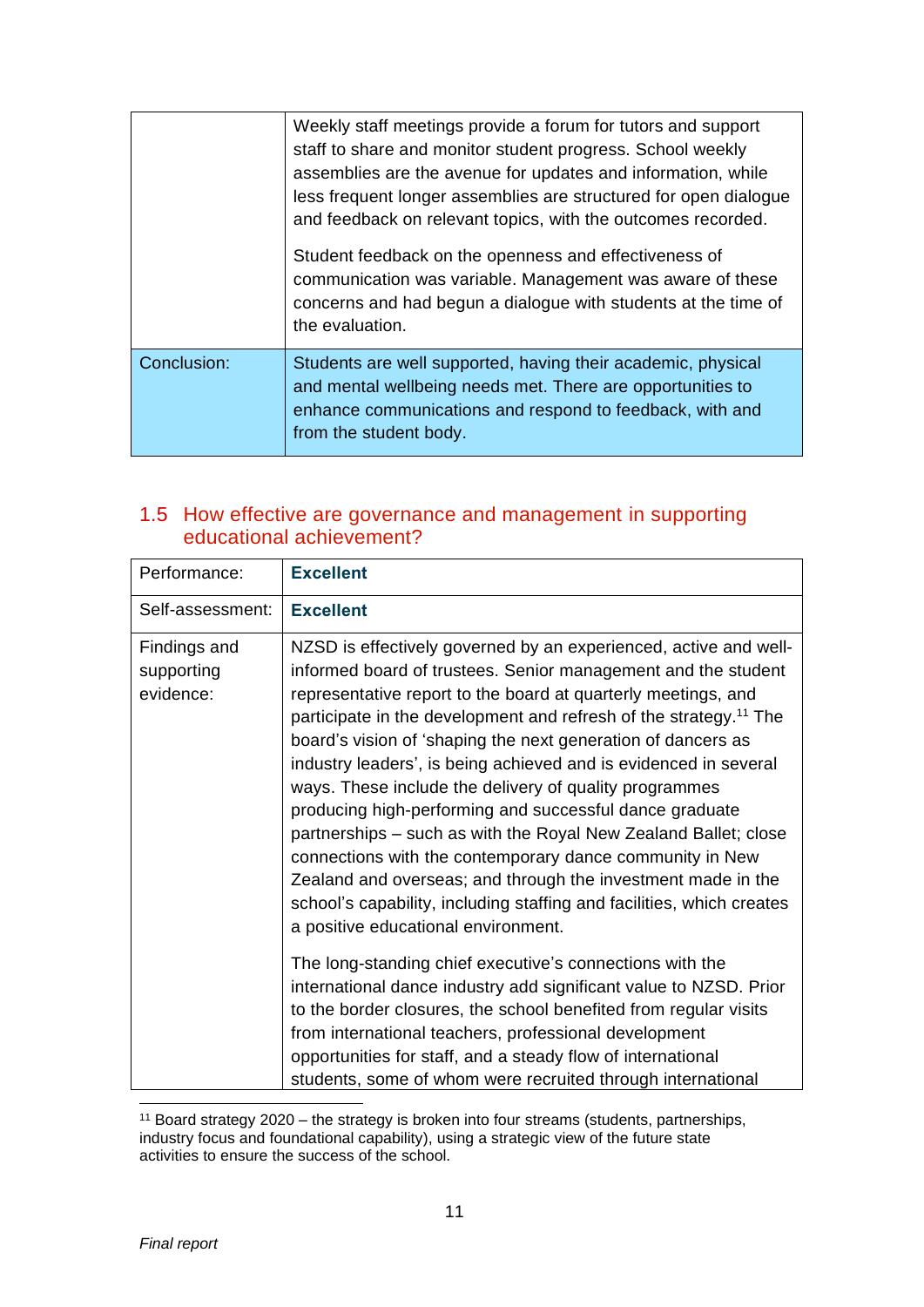|             | dance competitions.                                                                                                                                                                                                                                                                                                                         |
|-------------|---------------------------------------------------------------------------------------------------------------------------------------------------------------------------------------------------------------------------------------------------------------------------------------------------------------------------------------------|
|             | The NZSD team has a wealth of teaching experience, both in<br>terms of years' service and dance industry experience, and is<br>well complemented by recently employed tutors and short-term<br>contractors. Supportive management, a positive team culture<br>and strong academic leadership are stand-out features of the<br>organisation. |
|             | Developing staff cultural knowledge and capabilities is required<br>to support further embedding of cultural values and perspectives<br>of Aotearoa New Zealand into the delivery and everyday life of<br>the school.                                                                                                                       |
| Conclusion: | Strong leadership and a clear direction is provided by an active,<br>well-informed and connected board of trustees and management<br>team. Staff feel valued and supported by the open and<br>approachable culture of the organisation.                                                                                                     |

| Performance:                            | Good                                                                                                                                                                                                                                                                                                                                                                             |  |  |
|-----------------------------------------|----------------------------------------------------------------------------------------------------------------------------------------------------------------------------------------------------------------------------------------------------------------------------------------------------------------------------------------------------------------------------------|--|--|
| Self-assessment:                        | Good                                                                                                                                                                                                                                                                                                                                                                             |  |  |
| Findings and<br>supporting<br>evidence: | Key compliance accountabilities are managed well by the<br>business manager. The board of trustees is well informed<br>through regular reporting from management, and by oversight<br>provided through the audit and risk, and health and safety sub-<br>committees.                                                                                                             |  |  |
|                                         | The evaluation confirmed:                                                                                                                                                                                                                                                                                                                                                        |  |  |
|                                         | All NZQA yearly attestations are submitted in a timely<br>manner.                                                                                                                                                                                                                                                                                                                |  |  |
|                                         | Requirements for international students' entry, visas,<br>enrolment and insurance are met.                                                                                                                                                                                                                                                                                       |  |  |
|                                         | Approved programme hours are monitored and met.                                                                                                                                                                                                                                                                                                                                  |  |  |
|                                         | Attestation requirements under the Education (Pastoral Care<br>$\bullet$<br>of International Students) Code of Practice 2016 and the<br>Education (Pastoral Care of Domestic Tertiary Students)<br>Interim Code of Practice 2019 are submitted in a timely<br>manner. Management identified two outcomes under the<br>interim domestic Code where the school is still developing |  |  |

### 1.6 How effectively are important compliance accountabilities managed?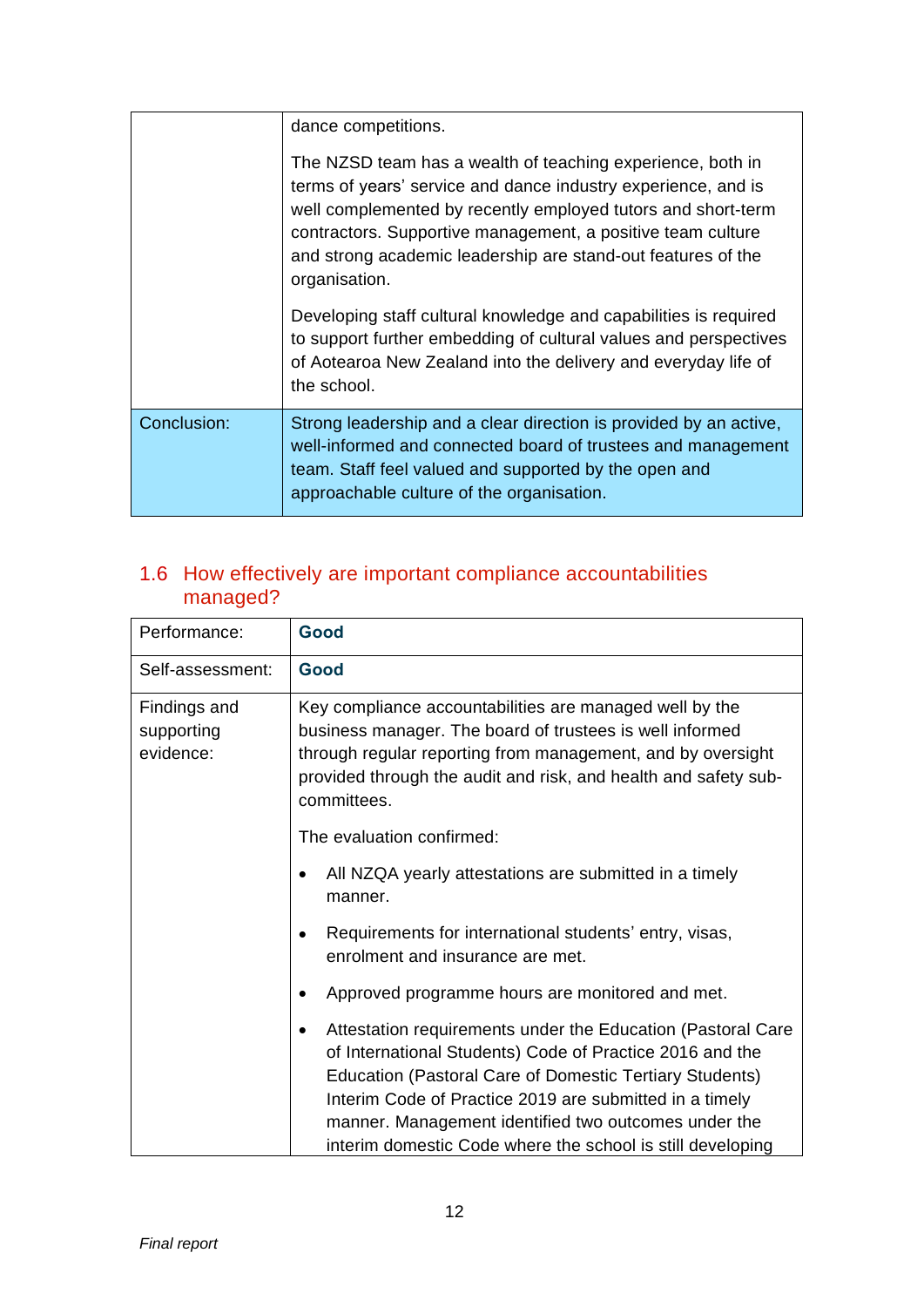|             | their implementation (Outcomes 1 and 5).                                                                                                                                                                                                                                                                                                                                                                                                                                                                                                                                  |
|-------------|---------------------------------------------------------------------------------------------------------------------------------------------------------------------------------------------------------------------------------------------------------------------------------------------------------------------------------------------------------------------------------------------------------------------------------------------------------------------------------------------------------------------------------------------------------------------------|
|             | Moderation is conducted in accordance with NZQA<br>requirements, and ensures assessment is valid, fair and<br>consistent.                                                                                                                                                                                                                                                                                                                                                                                                                                                 |
|             | Organisational policies and procedures, including<br>programme regulations, are well documented, regularly<br>reviewed and ratified by the board, discussed with staff, and<br>consistently implemented.                                                                                                                                                                                                                                                                                                                                                                  |
|             | Management acknowledges that the alignment of student<br>support practices with the requirements of the Codes (as above)<br>needs to be more broadly understood by staff.                                                                                                                                                                                                                                                                                                                                                                                                 |
|             | NZSD has a contractual arrangement with a local university for<br>the provision of student accommodation. Homestays are also<br>available. To ensure younger students are provided with the<br>family support needed at this age and level of maturity, NZSD is<br>implementing a new policy for 2022 requiring students under 17<br>years to take up the homestay option.                                                                                                                                                                                                |
|             | At the time of the EER, the board was in the process of<br>approving a policy related to safety checks for staff working with<br>students under 18 years of age. Whilst the NZSD is not a<br>provider of a regulated service under the Children's Act 2014<br>(schedule 1), it does not have an obligation to conduct safety<br>checks. However, the board has decided to proactively develop<br>a policy and will be implementing a screening programme. This<br>policy is in addition to its child protection policy, which is<br>required under section 16 of the Act. |
| Conclusion: | Key accountabilities are managed well by the business<br>manager, with good oversight by the board of trustees.                                                                                                                                                                                                                                                                                                                                                                                                                                                           |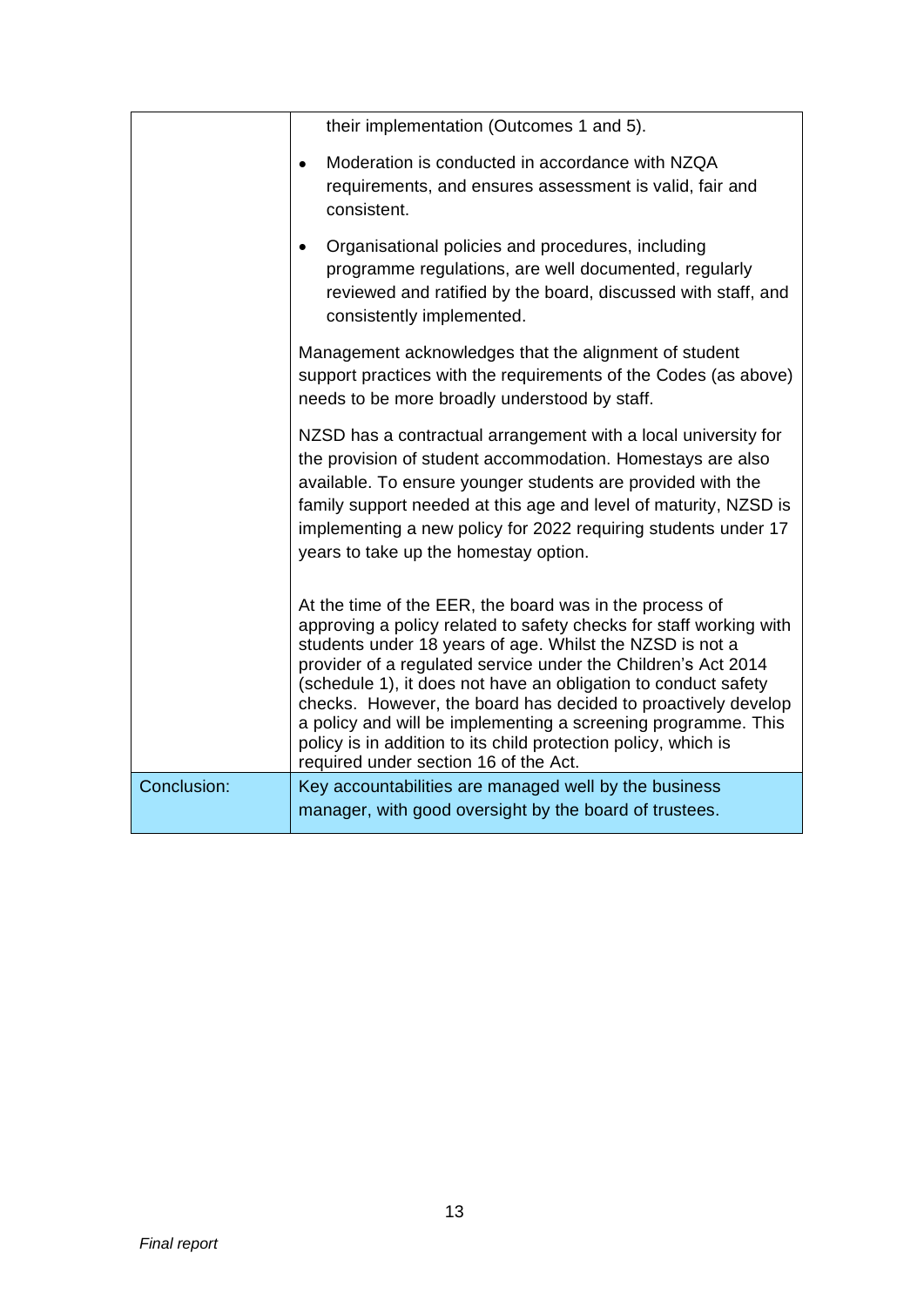### Focus Areas

*This section reports significant findings in each focus area, not already covered in Part 1.* 

2.1 Focus area: New Zealand Diploma in Dance (Level 6), New Zealand School of Dance Certificate in Dance Performance (Level 6), and New Zealand School of Dance Diploma in Dance Performance (Level 7)

| Performance:                 | <b>Excellent</b> |
|------------------------------|------------------|
| Self-assessment:   Excellent |                  |

### Recommendations

*Recommendations are not compulsory but their implementation may improve the quality and effectiveness of the training and education provided by the tertiary education organisation (TEO). They may be referred to in subsequent external evaluation and reviews (EERs) to gauge the effectiveness of the TEO's quality improvements over time.*

NZQA recommends that New Zealand School of Dance consider:

- Strengthening the embedding of cultural values and perspectives of Aotearoa New Zealand into programmes and delivery, where appropriate.
- Providing professional development for teaching staff on tikanga and te reo.
- Identifying ways to enhance communications and respond to feedback, with and from the student body.
- Identifying ways to develop greater understanding of the interim domestic Code by all staff.

### **Requirements**

*Requirements relate to the TEO's statutory obligations under legislation that governs their operation. These include NZQA Rules and relevant regulations promulgated by other agencies*

There are no requirements arising from the external evaluation and review.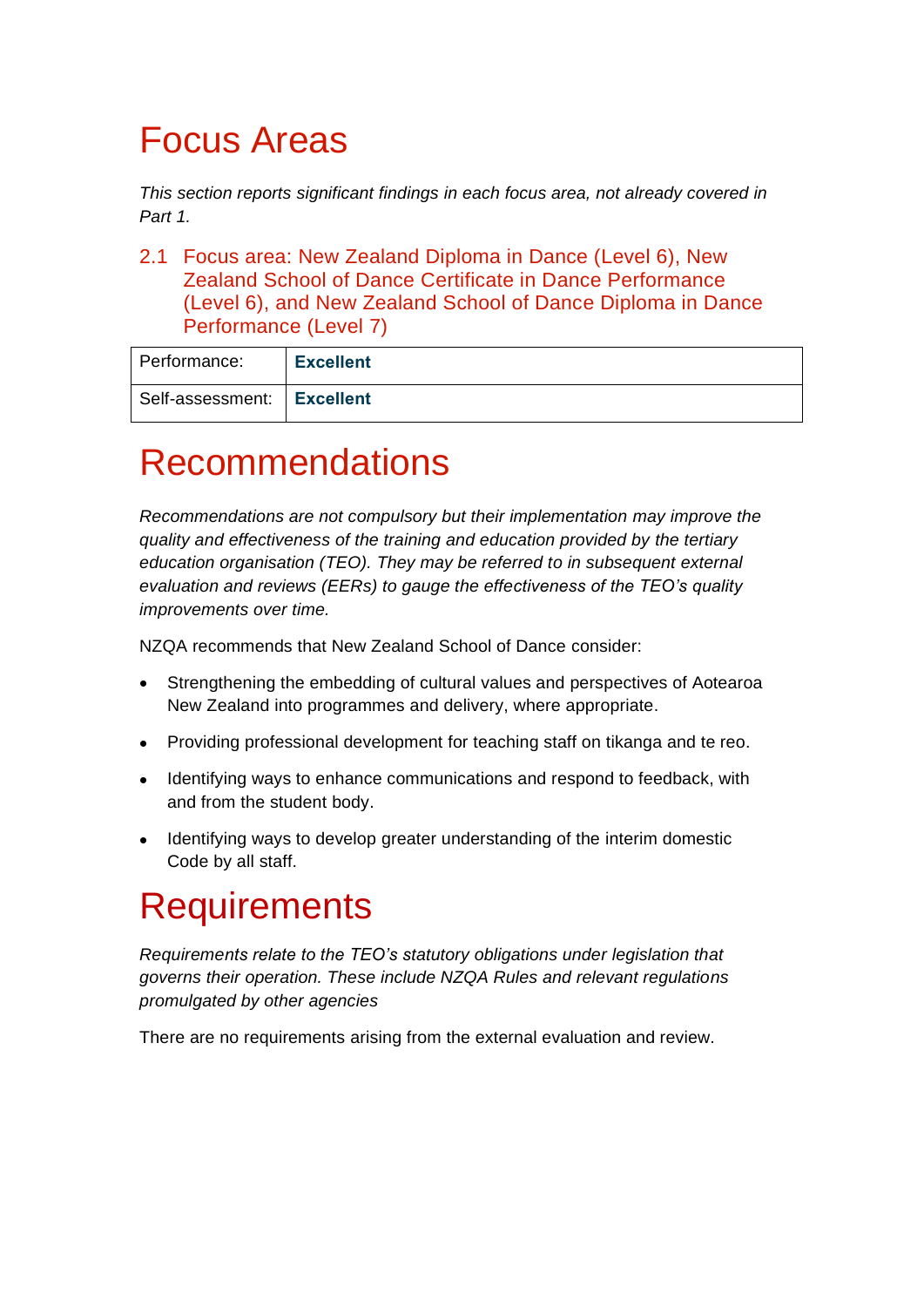# Appendix 1

#### **Table 1. Achievement of Tertiary Education Commission targets for the year ending 31 December 2020**

| Level 6 certificate achievement                                                             | Targets         |
|---------------------------------------------------------------------------------------------|-----------------|
| 78% of students completed the qualification by the initial proposed<br>timeframe            | 75%             |
| 78% of students completed the qualification                                                 | 80%             |
| 96% of new graduates plan to carry on to further education within 12<br>weeks of graduation | 80%             |
| Level 7 diploma achievement                                                                 | Target          |
| 100% of students completed the qualification by the qualification end<br>date               | 75%             |
| 100% of students completed the qualification                                                | 80%             |
| Other expectations                                                                          |                 |
| 12 performances took place during graduation season                                         | 10 performances |

Source: TEC response to the New Zealand School of Dance – 2020 S321 Grant Funding Report. Letter dated 19 July 2021.

**NB**: the letter noted that New Zealand School of Dance did not meet four of its targets, primarily due to the impact of Covid.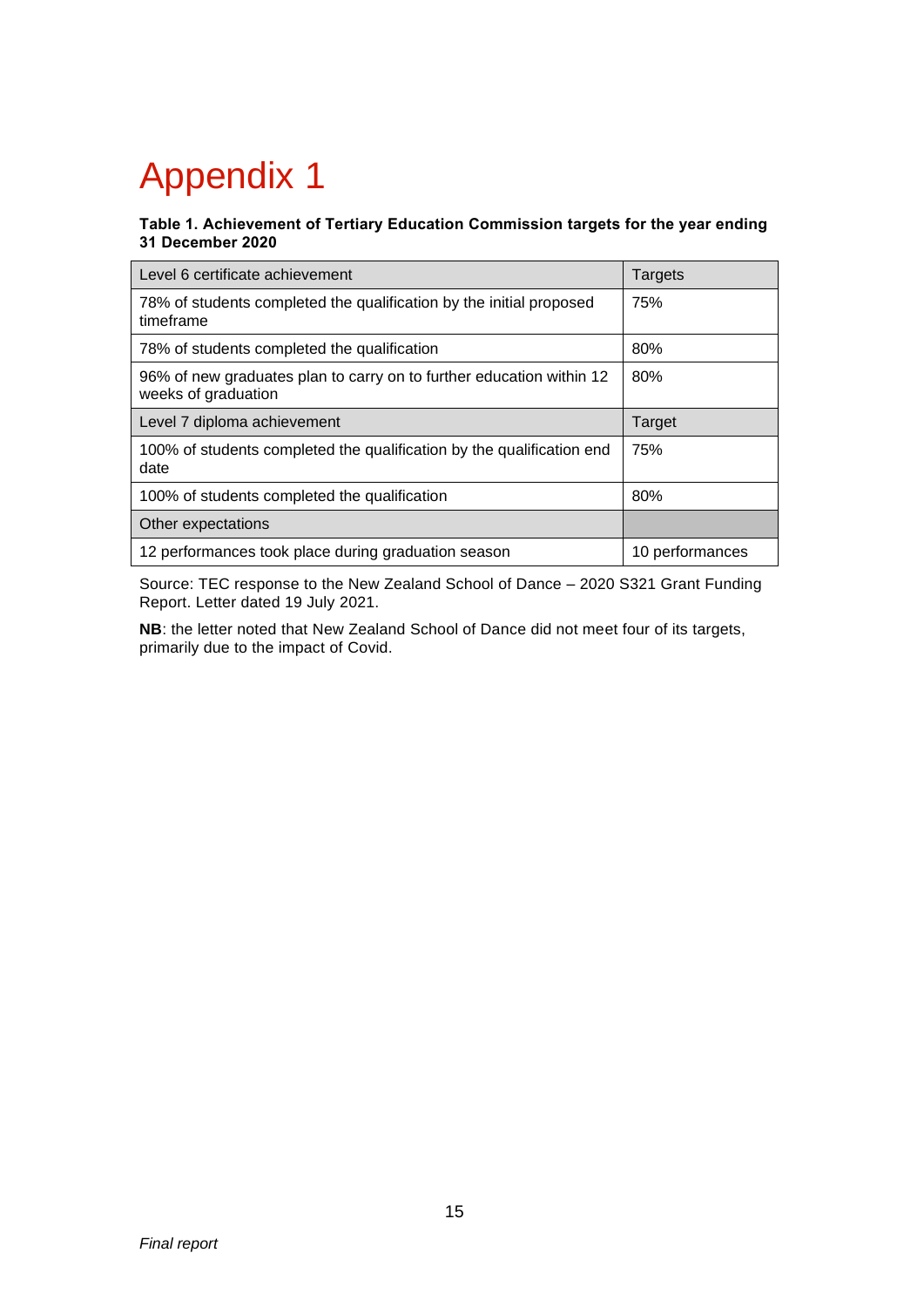# Appendix 2

### Conduct of external evaluation and review

*All external evaluation and reviews are conducted in accordance with NZQA's published rules. The methodology used is described in the web document [https://www.nzqa.govt.nz/providers-partners/external-evaluation-and-review/.](https://www.nzqa.govt.nz/providers-partners/external-evaluation-and-review/) The TEO has an opportunity to comment on the accuracy of this report, and any submissions received are fully considered by NZQA before finalising the report.*

### *Disclaimer*

*The findings in this report have been reached by means of a standard evaluative process. They are based on a representative selection of focus areas, and a sample of supporting information provided by the TEO under review or independently accessed by NZQA. As such, the report's findings offer a guide to the relative quality of the TEO at the time of the EER, in the light of the known evidence, and the likelihood that this level of quality will continue.* 

*For the same reason, these findings are always limited in scope. They are derived from selections and samples evaluated at a point in time. The supporting methodology is not designed to:*

- *Identify organisational fraud<sup>12</sup>*
- *Provide comprehensive coverage of all programmes within a TEO, or of all relevant evidence sources*
- *Predict the outcome of other reviews of the same TEO which, by posing different questions or examining different information, could reasonably arrive at different conclusions.*

<sup>12</sup> NZQA and the Tertiary Education Commission (TEC) comprehensively monitor risk in the tertiary education sector through a range of other mechanisms. When fraud, or any other serious risk factor, has been confirmed, corrective action is taken as a matter of urgency.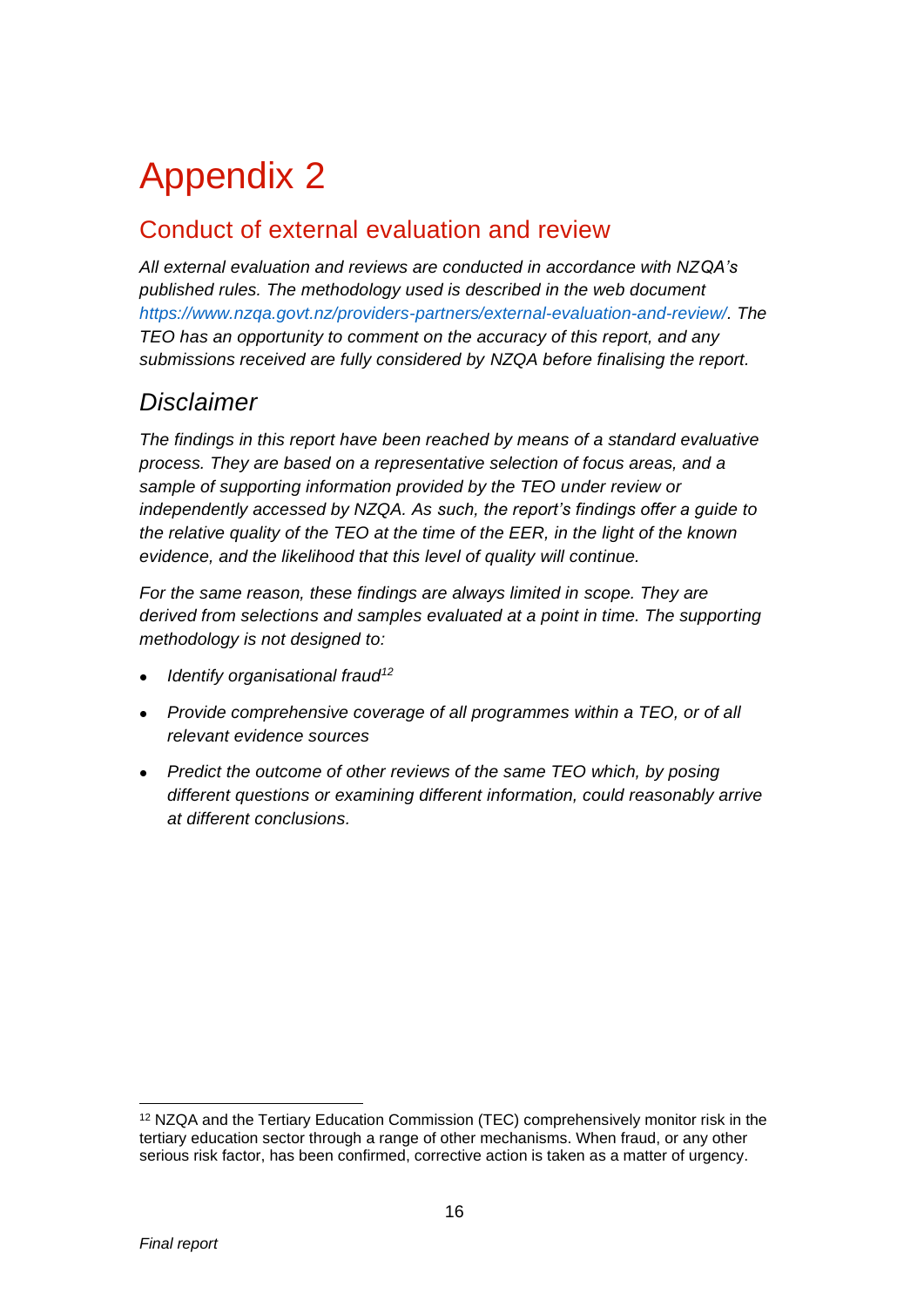### Regulatory basis for external evaluation and review

*External evaluation and review is conducted under the Quality Assurance (including External Evaluation and Review (EER)) Rules 2016, which are made by NZQA under section 253(1)(pa) of the Education Act 1989 and approved by the NZQA Board and the Minister authorised as responsible for Part 20 of the Education Act.*

*Self-assessment and participation and cooperation in external evaluation and review are requirements for:*

- *maintaining accreditation to provide an approved programme for all TEOs other than universities, and*
- *maintaining consent to assess against standards on the Directory of Assessment Standards for all TEOs including ITOs but excluding universities, and*
- *maintaining training scheme approval for all TEOs other than universities.*

*The requirements for participation and cooperation are set through the Programme Approval and Accreditation Rules 2018, the Consent to Assess Against Standards Rules 2011 and the Training Scheme Rules 2012 respectively. These rules were also made by NZQA under section 253 of the Education Act 1989 and approved by the NZQA Board and the Minister.*

*In addition, the Private Training Establishment Rules 2018 require registered private training establishments to undertake self-assessment and participate in external evaluation and review as a condition of maintaining registration. The Private Training Establishment Registration Rules 2018 are also made by NZQA under section 253 of the Education Act 1989 and approved by the NZQA Board and the Minister for Tertiary Education, Skills and Employment.* 

*NZQA is responsible for ensuring non-university TEOs continue to comply with the rules after the initial granting of approval and accreditation of programmes, training schemes and consents to assess and registration. The New Zealand Vice-Chancellors' Committee (NZVCC) has statutory responsibility for compliance by universities.* 

*This report reflects the findings and conclusions of the external evaluation and review process, conducted according to the Quality Assurance (including External Evaluation and Review (EER)) Rules 2016. The report identifies strengths and areas for improvement in terms of the organisation's educational performance and capability in self-assessment.*

*External evaluation and review reports are one contributing piece of information in determining future funding decisions where the organisation is a funded TEO subject to an investment plan agreed with the Tertiary Education Commission.* 

*External evaluation and review reports are public information and are available from the NZQA website [\(www.nzqa.govt.nz\)](http://www.nzqa.govt.nz/). All rules cited above are available at [https://www.nzqa.govt.nz/about-us/our-role/legislation/nzqa-rules/,](https://www.nzqa.govt.nz/about-us/our-role/legislation/nzqa-rules/) while information about the conduct and methodology for external evaluation and review can be found at [https://www.nzqa.govt.nz/providers-partners/external](https://www.nzqa.govt.nz/providers-partners/external-evaluation-and-review/)[evaluation-and-review/.](https://www.nzqa.govt.nz/providers-partners/external-evaluation-and-review/)*